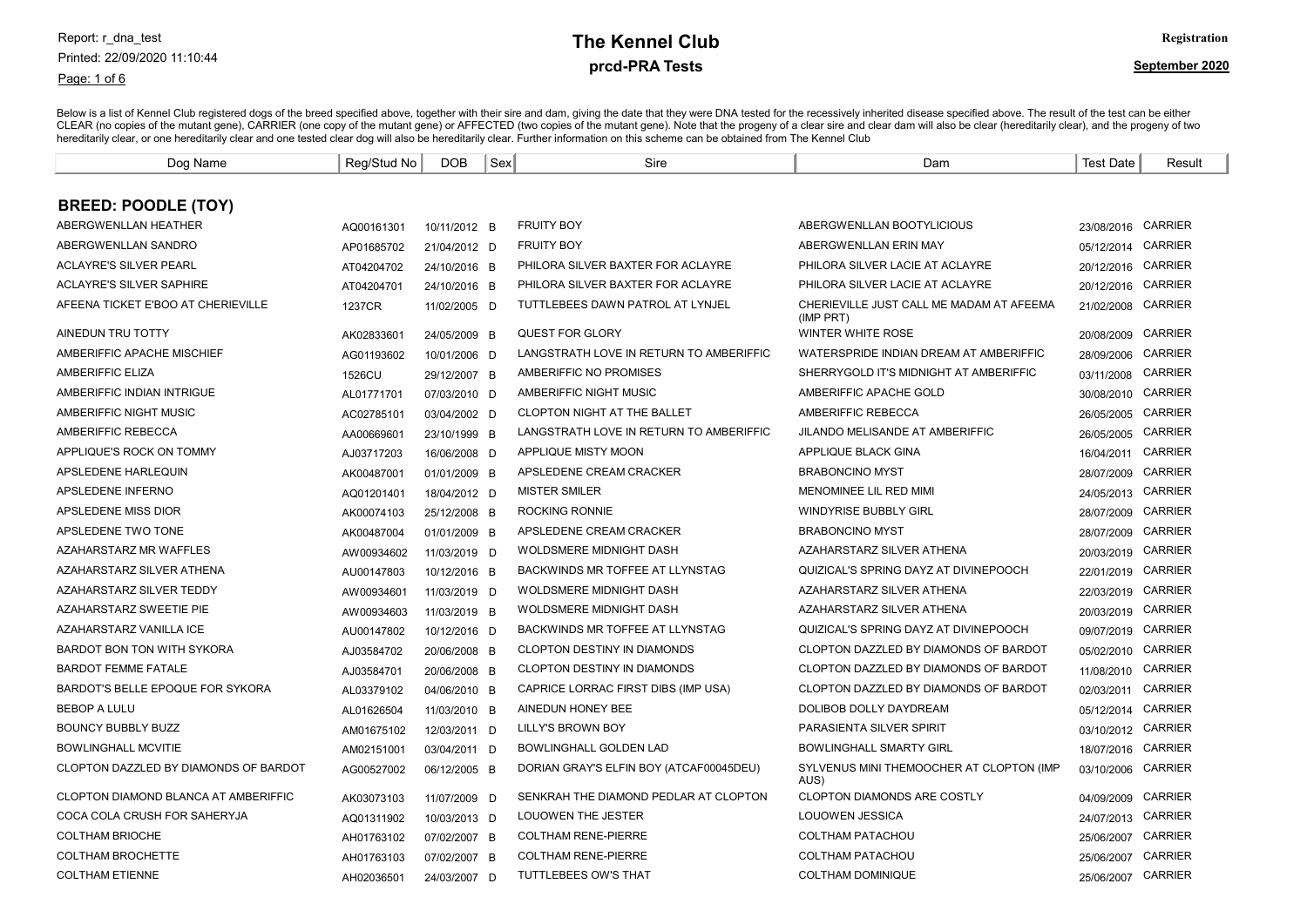Page: 2 of 6

# prcd-PRA Tests **The Kennel Club** Registration

| Dog Name                               | Reg/Stud No | DOB          | Sex | Sire                                      | Dam                                 | <b>Test Date</b>   | Result         |
|----------------------------------------|-------------|--------------|-----|-------------------------------------------|-------------------------------------|--------------------|----------------|
|                                        |             |              |     |                                           |                                     |                    |                |
| <b>BREED: POODLE (TOY)</b>             |             |              |     |                                           |                                     |                    |                |
| <b>COVANA SWEET ISOBELLE</b>           | AG03880601  | 15/09/2006 B |     | SARAGOSTA STORM BIRD FROM COVANA          | OUR DIAMOND DELIGHT OF COVANA       | 27/03/2008 CARRIER |                |
| DAISY I'M SILVER AT PHILORA            | AD01274602  | 05/02/2003 B |     | PHILORA SILVER MUTINEER                   | PEARLY PHENOMENON                   | 26/05/2005         | <b>CARRIER</b> |
| DECARVER MONOPOLY PRINCESS             | AQ02789603  | 05/05/2013 B |     | AMAZING RED PRIDE                         | <b>AMBER LILLY</b>                  | 20/06/2016 CARRIER |                |
| DELTAPUDELS ROGUES BOY                 | AR00829701  | 05/02/2014 D |     | <b>LITTLE ROGUE</b>                       | PARASIENTA HERA                     | 21/05/2015 CARRIER |                |
| DONAMI BROWN CHICO                     | AF00387101  | 01/12/2004 D |     | DONAMI CHOCOLATE SOLDIER                  | <b>DONAMI POP PRINCESS</b>          | 04/09/2009 CARRIER |                |
| <b>EMANUEL ROSEBOY EMERALDAPRI</b>     | AU03000005  | 30/06/2017 D |     | <b>RED OF THE DALE</b>                    | <b>CHOCKY CHERUB</b>                | 04/10/2019 CARRIER |                |
| <b>ENTWISTLE CRIMSON MOON</b>          | AU01014101  | 18/02/2017 B |     | <b>BOWLINGHALL MCVITIE</b>                | KERCHEL MOULIN ROUGE                | 07/05/2019 CARRIER |                |
| <b>FANCY FUCHSIA</b>                   | AH00220602  | 22/08/2006 B |     | <b>MARCUS WITHA SPLISH SPLASH</b>         | <b>JANDAZ BLACK MILLIE</b>          | 05/10/2010         | <b>CARRIER</b> |
| <b>FLAIRBECK IT'S WITCHCRAFT</b>       | AH02240402  | 19/03/2007 D |     | RIBBLEHOLME ONE WON ATE                   | <b>FLAIRBECK WITCHES DOUBLE</b>     | 25/06/2007         | <b>CARRIER</b> |
| FRONT PAGE NEWS FROM PARANGELES        | AQ03235103  | 13/07/2013 D |     | <b>KEELMARA SHIROI PRINCE</b>             | PHILORA SILVER DOROTHEA             | 28/03/2014         | <b>CARRIER</b> |
| <b>GRAYCO PARTY PIECE</b>              | AG00242202  | 29/07/2005 B |     | SOLNES PEACHCANEL AT TALADAYGA (IMP NOR)  | STARWOOD MAKIN WHOOPI AT GRAYCO     | 05/11/2008         | <b>CARRIER</b> |
| <b>HOSHA BE BUBBLICIOUS</b>            | AK03932101  | 17/08/2009 B |     | <b>GRAYCO GIBSON</b>                      | SANDRALENE JAMAICAN LASS            | 20/09/2011         | <b>CARRIER</b> |
| <b>HOSHA TRULY SCRUMPTIOUS</b>         | AP00107401  | 19/12/2011 B |     | <b>GRAYCO JETHRO</b>                      | <b>HOSHA BE BUBBLICIOUS</b>         | 03/10/2012         | <b>CARRIER</b> |
| HOTSPUR BASIC INSTINCT AT KEELMARA     | AT00606601  | 14/12/2015 B |     | SHERRYGOLD DEVIL'S GIFT TO HOTSPUR        | KEELMARA AMERICAN BEAUTY AT HOTSPUR | 15/07/2020         | <b>CARRIER</b> |
| <b>HOTSPUR NICE N EASY</b>             | AE04098003  | 15/08/2004 B |     | MALIBU LET'S SWOON AGAIN FOR JULANDIA     | <b>HOTSPUR HOT-N-SPICY</b>          | 17/07/2006         | <b>CARRIER</b> |
| <b>HYDEFINITION FRAYA</b>              | AV01540302  | 19/11/2017 B |     | SMASH JP PPAP (IMP JPN)                   | <b>SHOW STOPHER</b>                 | 13/06/2020         | <b>CARRIER</b> |
| <b>INDIZAK PERFECTLY POSH</b>          | AJ00209803  | 03/12/2007 B |     | SELDOOP SYNCOPATION FOR INDIZAK           | SELDOOP POSH PERFORMER FOR INDIZAK  | 20/09/2011         | <b>CARRIER</b> |
| <b>JACQBRIDGE EBONY</b>                | AP03523202  | 01/11/2011 B |     | <b>SEABROOK GINGER SNAP</b>               | CHOCOLATE PENNY GIRL AT JACQBRIDGE  | 23/05/2013 CARRIER |                |
| <b>JANDAZ BENNY</b>                    | AG02975406  | 16/06/2006 D |     | <b>JANDAZ MINSTREL</b>                    | JANDAZ SOOT AND SNOW                | 13/05/2009         | <b>CARRIER</b> |
| <b>JANUCY A LI' LSOMETHIN</b>          | AJ00399303  | 23/11/2007 D |     | KASADO DISHY DREAMER TO JANUCY            | KASADO LIL' EDREAM TO JANUCY        | 16/06/2010         | <b>CARRIER</b> |
| JEWELIA GOLDEN CROWN AT MALFREDOS      | AD04652104  | 26/10/2003 D |     | POPPYMAQUE STARLITE EXPRES                | MEHTAB RUBY GEM FOR JEWELIA         | 02/10/2009         | <b>CARRIER</b> |
| JOCCOAA ALWAYS IN DREAMS               | AF02314701  | 02/04/2005 B |     | JOCCOAA LOVE IN AN ELEVATOR               | JOCCOAA TAINTED LOVE                | 25/06/2007         | <b>CARRIER</b> |
| JOCCOAA DANCES WITH WOLVES (RE-IMPORT) | AG01927702  | 26/03/2006 D |     | SHALANKA SPELLCASTER TO MONTRAVIA         | JOCCOAA LUCY POEMS                  | 25/06/2007         | <b>CARRIER</b> |
| JOCCOAA DEBBIE HARRY                   | 2866CV      | 01/06/2008 B |     | JOCCOAA LITTLE BIT OF SOUL FOR STEELTHORN | JOCCOAA VELVET REVOLVER             | 12/12/2013         | <b>CARRIER</b> |
| JOCCOAA NIGHTWISH                      | AG03199002  | 02/06/2006 B |     | JOCCOAA GUNS'N ROSES                      | JOCCOAA VELVET REVOLVER             | 04/02/2008         | <b>CARRIER</b> |
| JOCCOAA ONE STEP CLOSER FOR TOBONYPARK | 1208CV      | 14/04/2007 B |     | JOCCOAA LITTLE BIT OF SOUL FOR STEELTHORN | JOCCOAA ALWAYS IN DREAMS            | 31/03/2009         | <b>CARRIER</b> |
| JOCCOAA SURPRISE DIAMOND               | AS02249003  | 21/05/2015 D |     | JOCCOAA DANCES WITH WOLVES (RE-IMPORT)    | JOCCOAA PERSIA (IMP ESP)            | 29/09/2016         | <b>CARRIER</b> |
| JOCCOAA VELVET REVOLVER                | AE03718602  | 21/07/2004 B |     | JOCCOAA LOVE IN AN ELEVATOR               | JOCCOAA TAINTED LOVE                | 25/06/2007         | <b>CARRIER</b> |
| <b>JONANGELINE BLACK BEAUTY</b>        | AD04672001  | 09/11/2003 B |     | RICCA DINO RODNEY                         | FRANTONY CHOCOLATE GALAXY           | 04/03/2008         | CARRIER        |
| JONANGELINE LITTLE GEM                 | AE00295301  | 12/11/2003 D |     | RICCA DINO RODNEY                         | <b>BUNTYS BONNY BABY</b>            | 20/03/2008         | <b>CARRIER</b> |
| KALEDA SPLASH OF APRICOTS              | AQ01430904  | 07/03/2013 B |     | OLIVER WITH A TWIST AT CHARMILA           | SCHOOLPIECE APRICOT CREAM           | 05/12/2013 CARRIER |                |
| KARAMOUCHE HOT STUFF AT DECHINE        | 4278CU      | 30/01/2009 B |     | MELUCY ROMANTIC TEMPTATION                | KARAMOUCHE TOP KNOTS N TAILS        | 07/06/2012 CARRIER |                |
| KASADO ENDLESS DREAM                   | 2660CP      | 07/03/2003 B |     | VALETTA ENDLESS LOVE                      | KASADO SAY A LIL' DREAM             | 03/10/2006         | <b>CARRIER</b> |
| KASADO LIL' EDREAM TO JANUCY           | 4404CM      | 13/12/2001 B |     | <b>VALETTA ENDLESS LOVE</b>               | KASADO SAY A LIL' DREAM             | 03/10/2006 CARRIER |                |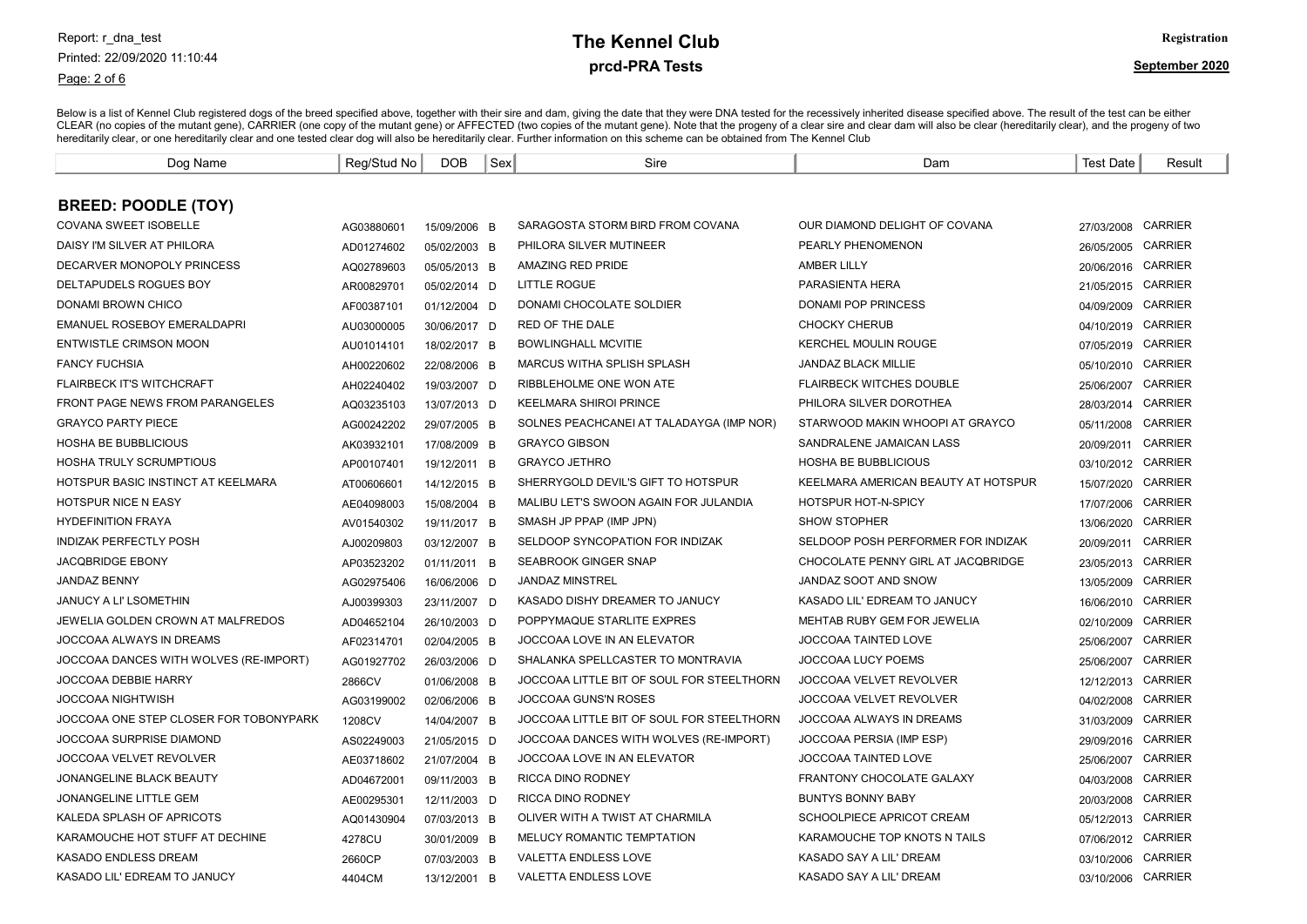Page: 3 of 6

# prcd-PRA Tests **The Kennel Club** Registration

| Dog Name                                | Reg/Stud No | <b>DOB</b>   | Sex | Sire                                                                        | Dam                                        | <b>Test Date</b>   | Result         |
|-----------------------------------------|-------------|--------------|-----|-----------------------------------------------------------------------------|--------------------------------------------|--------------------|----------------|
|                                         |             |              |     |                                                                             |                                            |                    |                |
| <b>BREED: POODLE (TOY)</b>              |             |              |     |                                                                             |                                            |                    |                |
| KERTELLAS ALL THAT JAZZ                 | AK00488901  | 08/12/2008 B |     | SMASH JP SUPER MAN AT SELDOOP (IMP JPN)                                     | MERINO'S FAVORITE QUANTA LA MERA (IMP DEU) | 09/04/2014 CARRIER |                |
| KIMALIA KASHMIR                         | AQ03531201  | 30/07/2013 D |     | TIRKANE COEUR DE LION                                                       | SOLNES IM IN FIRE AT KIMALIA (IMP DNK)     | 23/09/2014 CARRIER |                |
| KIMALIA READ ALL ABOUT IT               | AP03061701  | 17/07/2012 D |     | SEIZE THE DAY VANITONIA                                                     | SOLNES OFCAUSE I AM AT KIMALIA (IMP DNK)   | 23/05/2013 CARRIER |                |
| KIMALIA SOLENS CANDYMAN                 | AQ00789002  | 03/01/2013 D |     | VANITONIA BACK IN THE RED                                                   | SOLNES IM IN FIRE AT KIMALIA (IMP DNK)     | 23/05/2013 CARRIER |                |
| LADY OF THE MORNING                     | AE02101504  | 06/05/2004 B |     | <b>BLEWGOULD GEORGIO</b>                                                    | ROZANSAM MISTY WATERS                      | 03/04/2008 CARRIER |                |
| LANGSTRATH LOVE IN RETURN TO AMBERIFFIC | 3281CH      | 01/10/1996 D |     | <b>VALETTA ENDLESS LOVE</b>                                                 | CONERSK RETURN TICKET TO LANGSTRATH        | 26/05/2005 CARRIER |                |
| LAUGHMAREE PETITE STARLET OF SCOTIA     | AD02819402  | 19/06/2003 B |     | PERSILVA PLAYS IT BY EAR                                                    | PETITE STAR ATTRACTION OF LAUGHMAREE       | 08/12/2004 CARRIER |                |
| LLYNSTAG PEGGY OF THE GWYNFI            | AT02913501  | 31/07/2016 B |     | LLYNSTAG THEO SHWT                                                          | PENNY CHOCOLATE AT LLYNSTAG                | 20/02/2017 CARRIER |                |
| LOUOWEN LITTLE TIMMY                    | AK00746701  | 02/09/2008 D |     | WYLDERHOPE BARNEY BOY                                                       | <b>LADY KELLY</b>                          | 17/11/2010         | CARRIER        |
| MABESAND SPARKLING LADY                 | AH01915102  | 25/03/2007 B |     | EIKENBERRY MONTY STAR OF MABESAND                                           | <b>LOOPY LYNDSEY</b>                       | 09/03/2010         | <b>CARRIER</b> |
| MALFREDOS BIRKHALLS RADLEY AT VADMAR    | AJ01347302  | 02/03/2008 D |     | JEWELIA GOLDEN CROWN AT MALFREDOS                                           | WYLDERHOPE BRUMMIGEM AT MALFREDOS          | 05/03/2009         | <b>CARRIER</b> |
| MALFREDOS SILENT WISPA                  | AJ01347303  | 02/03/2008 B |     | JEWELIA GOLDEN CROWN AT MALFREDOS                                           | WYLDERHOPE BRUMMIGEM AT MALFREDOS          | 02/10/2009         | CARRIER        |
| MALFREDOS SPOILT FOR CHOICE             | AM02368601  | 16/05/2011 B |     | COCO VELVET SPECIAL AT MALFREDOS                                            | MORRIOAK SUMMER MEMORIES AT MALFREDOS      | 03/10/2012 CARRIER |                |
| <b>MATTHIEU BEAU BLEU</b>               | AQ01098103  | 18/02/2013 D |     | JOCCOAA ETERNAL FLAMES TO STEELTHORN                                        | <b>LANDSMITH SMUDGLEY GIRL</b>             | 16/10/2017 CARRIER |                |
| MEANTMORE LOITER 'N THE WINGS (KCJ)     | AH0902085   | 04/08/2007 B |     | MONTANA LOITERIN WITH INTENT AT MEANTMORE<br>(KCJ)                          | MONTANA LEADING LADY AT MEANTMORE          | 27/07/2009         | <b>CARRIER</b> |
| MEHTABS DESTINY DIVA AT PARASIENTA      | AK02177801  | 13/04/2009 B |     | MONTFLAIR LEROY BROWNE AT JOLANTA                                           | MEHTAB ZING ZING ZING BAH                  | 23/02/2010 CARRIER |                |
| MENOMINEE BY DESIGN                     | AT00531401  | 26/12/2015 D |     | CAMIONETT WHITER THAN WHITE                                                 | MENOMINEE SHALL WE DANCE                   | 20/06/2016 CARRIER |                |
| MICADOR LOGANS RUN                      | AQ03788804  | 25/09/2013 D |     | KIMALIA COLDPLAY                                                            | SALTILLO KILLER QUEEN                      | 05/04/2019 CARRIER |                |
| MICADOR POWER OF LOVE AT KIMALIA        | AQ00800601  | 23/11/2012 B |     | SEIZE THE DAY VANITONIA                                                     | MICADOR SPIRIT IN THE WIND                 | 01/10/2015 CARRIER |                |
| <b>MISS GEMMA</b>                       | AG03118901  | 18/12/2005 B |     | SUDEO MR SOLO WITH SPENREI                                                  | AMAZING WHITE SNOW TIME                    | 15/08/2007 CARRIER |                |
| MISSU I'M OLIVER TWIST                  | AH01765201  | 10/02/2007 D |     | SOLNES PEACHCANEL AT TALADAYGA (IMP NOR)                                    | SELDOOP DINAHMITE FOR MISSU                | 24/09/2007 CARRIER |                |
| <b>MISTRESS ECLIPSE</b>                 | AH03852501  | 31/03/2007 B |     | <b>BELLEROISIN BLACK KNIGHT</b>                                             | WYLDERHOPE TEA MOCHA MAGIC                 | 24/09/2008 CARRIER |                |
| <b>MONKSTON CREST</b>                   | AH00570402  | 21/12/2006 D |     | JONANGELINE LITTLE GEM                                                      | LADY OF THE MORNING                        | 20/03/2008 CARRIER |                |
| <b>MONTANA CURTAIN CALL</b>             | AD01365903  | 03/11/2002 B |     | AEDAN NEVER SO NICE                                                         | MONTANA MISS WHIPLASH (KCJ)                | 28/04/2009 CARRIER |                |
| <b>MONTANA ERICSON (KCJ)</b>            | 3239CJ      | 16/01/1997 D |     | SOLNES ERICK THE VIKING IS VANITONIA (IMP NOR) VANITONIA SLADEROVS WHISPERS |                                            | 26/05/2005 CARRIER |                |
| MONTANA KISS OF DEATH (KCJ)             | AB0900317   | 20/11/1999 B |     | <b>MONTANA ERICSON (KCJ)</b>                                                | MONTANA MISS TYRANNY (KCJ)                 | 17/11/2006         | <b>CARRIER</b> |
| MONTELLE JUST IMAJINE AT AMBERIFFIC     | AJ03889802  | 27/05/2008 B |     | MONTELLE JUST AS SMART FOR FABULEUX                                         | ABBYHALL CURTAIN CALL AT MONTELLE          | 30/08/2010 CARRIER |                |
| MOUSENATCH PINK AURORA                  | AH05200902  | 26/11/2007 B |     | TUTTLEBEES OW'S THAT                                                        | SHERIOAK EXPENSIVE DETOUR                  | 15/06/2010 CARRIER |                |
| <b>MY CANDY FLOSS</b>                   | AK00918202  | 30/12/2008 B |     | MENOMINEE RYMNS 'N' REASONS AT CAMIONETT                                    | <b>MOON MIRAGE</b>                         | 08/05/2009 CARRIER |                |
| NASAILLEEN A MILLION DREAMS AT TIRKANE  | 1204DF      | 18/02/2018 D |     | NASAILLEEN INTUITION                                                        | TIRKANE CONSTELLATION (IKC)                | 18/12/2019 CARRIER |                |
| NASAILLEEN NOTORIOUS AT TIRKANE         | 0678DA      | 01/06/2014 D |     | MONTELLE LOOK AT ME                                                         | TIRKANE MISS DIOR (IKC)                    | 11/09/2015 CARRIER |                |
| NASAILLEEN SCANDALOUS WITH TIRKANE      | AR02947401  | 01/06/2014 B |     | MONTELLE LOOK AT ME                                                         | TIRKANE MISS DIOR (IKC)                    | 11/09/2015 CARRIER |                |
| NASAILLEEN TABLOID TALK                 | 2426DA      | 03/11/2014 D |     | TIRKANE THE BIG ISSUE (IKC)                                                 | TIRKANE OPRAH WINFREY (IKC)                | 11/09/2015 CARRIER |                |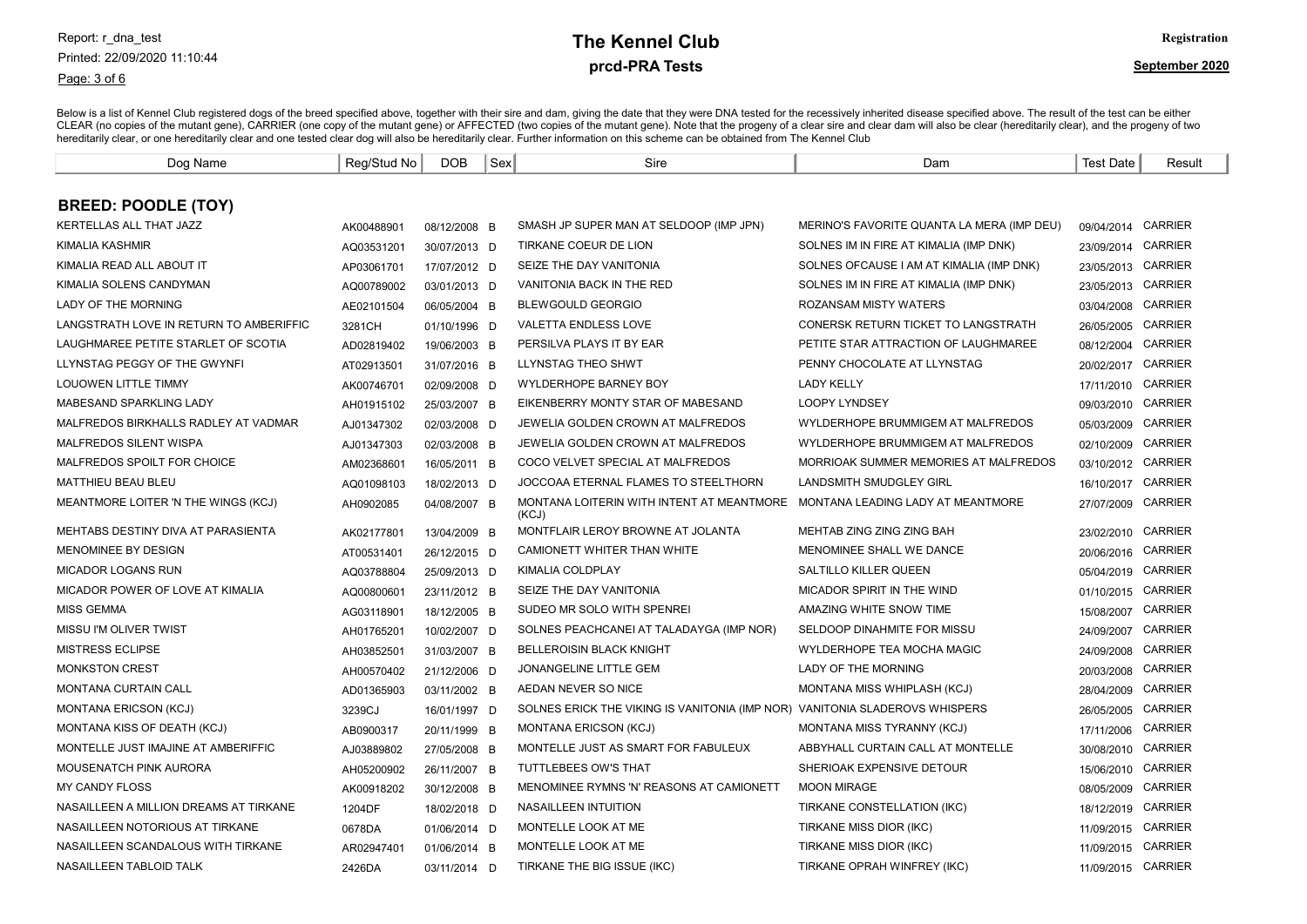Page: 4 of 6

#### prcd-PRA Tests **The Kennel Club** Registration

| Dog Name                                        | Reg/Stud No | <b>DOB</b>   | Sex | Sire                                    | Dam                                   | <b>Test Date</b>   | Result         |
|-------------------------------------------------|-------------|--------------|-----|-----------------------------------------|---------------------------------------|--------------------|----------------|
|                                                 |             |              |     |                                         |                                       |                    |                |
| <b>BREED: POODLE (TOY)</b>                      |             |              |     |                                         |                                       |                    |                |
| NASAILLEEN THIS IS ME AT TIRKANE                | 3837DE      | 18/02/2018 B |     | NASAILLEEN INTUITION                    | TIRKANE CONSTELLATION (IKC)           | 18/12/2019 CARRIER |                |
| NEONLITE DAZZLING BOY                           | AJ02544804  | 16/05/2008 D |     | AEDAN IT'S A PERFECT DREAM FOR KASADO   | NEONLITE COPPER CONTESSA              | 04/09/2009         | <b>CARRIER</b> |
| PHILORA SILVER BAXTER FOR ACLAYRE               | 1951CZ      | 22/07/2011 D |     | PHILORA SILVER FUSILIER                 | PHILORA SILVER GILLY FLOWER           | 03/10/2012 CARRIER |                |
| PHILORA SILVER GILLY FLOWER                     | 3343CU      | 26/12/2006 B |     | PHILORA SILVER COMMANDER                | PHILORA SILVER BRAMBLE                | 17/08/2007         | <b>CARRIER</b> |
| PHILORA SILVER INULA                            | AC01638201  | 17/11/2001 B |     | PHILORA SILVER BRIGADIER                | PHILORA SILVER SERANADE               | 26/05/2005         | <b>CARRIER</b> |
| PHILORA SILVER IRESINE AT TOYDOM                | AJ04046201  | 16/06/2008 B |     | PHILORA SILVER FUSILIER                 | PHILORA SILVER INULA                  | 22/07/2009         | <b>CARRIER</b> |
| PHILORA SILVER KIRA AT SNOODLE                  | AF02732402  | 03/02/2005 B |     | PHILORA SILVER FUSILIER                 | DAISY I'M SILVER AT PHILORA           | 17/08/2007         | <b>CARRIER</b> |
| POSH DIAMOND                                    | AV02589205  | 06/05/2018 D |     | <b>TEDS TERRIFIC</b>                    | LLYNSTAG TOPAZES BELLA BOO            | 18/09/2019         | <b>CARRIER</b> |
| <b>PRETTY PEONY</b>                             | AL04116702  | 01/06/2010 B |     | ZEEG SENSITIVE SORCERER                 | <b>FANCY FUCHSIA</b>                  | 22/11/2010         | <b>CARRIER</b> |
| PRINCESS ROSY                                   | AE01921402  | 11/04/2004 B |     | MAX OF LAND                             | SAPAULI BLACK SATIN                   | 01/09/2010         | <b>CARRIER</b> |
| QUTEE SUNRISE TO SUNSET                         | AH00828904  | 24/12/2006 B |     | SMASH JP SUPER MAN AT SELDOOP (IMP JPN) | <b>MIDNIGHT SPRING</b>                | 23/04/2008         | <b>CARRIER</b> |
| <b>REIDS BLACK VELVET FOR CHARLICE</b>          | AV02175501  | 22/05/2018 B |     | <b>CADES CHOICE</b>                     | PRADOCHIEN AKIRA AMBER                | 13/02/2020         | <b>CARRIER</b> |
| RITARA GAYLE WARNING                            | AL04067901  | 13/11/2009 B |     | RITARA LORD OF THE DANCE                | RITARA ROMANTIC MELODY                | 18/03/2011         | <b>CARRIER</b> |
| RITARA MIDNIGHT DIAMONDS                        | AL04068801  | 20/05/2010 D |     | TAMORETTA SILVIO WITH SHEFRAMOL         | RITARA SEPTEMBER SONG                 | 18/03/2011         | <b>CARRIER</b> |
| <b>RITARA SEPTEMBER SONG</b>                    | AJ04033901  | 16/09/2007 B |     | RITARA PIP'S SECRET LEGACY              | RITARA ROMANTIC MELODY                | 18/03/2011         | <b>CARRIER</b> |
| <b>ROBBIN RED</b>                               | AU04430301  | 16/10/2017 D |     | <b>HEDGEFEN RITZY RED</b>               | <b>SUNNY ROSE</b>                     | 12/12/2019         | <b>CARRIER</b> |
| <b>ROMAR DARK BY DESIRE</b>                     | AH02286002  | 17/03/2007 B |     | <b>WILHEN MR PRESIDENT</b>              | <b>WILHEN OVATION FOR ROMAR</b>       | 30/11/2010         | <b>CARRIER</b> |
| ROSES FOR ME                                    | AV00736004  | 23/02/2018 B |     | <b>TAZS WEE WONDER</b>                  | <b>LOVING MEMORY</b>                  | 20/03/2019         | <b>CARRIER</b> |
| SANDRALENE JAMAICAN LASS                        | AH03983902  | 19/08/2007 B |     | JONANGELINE LITTLE GEM                  | WYLDERHOPE EBONY EYES VIA SANDRALENE  | 05/11/2008         | <b>CARRIER</b> |
| SAPHATIC LIQUID GOLD                            | AK00427204  | 13/01/2009 B |     | PHILORA BLUE SUEDE SHOES                | <b>COVANA SWEET ISOBELLE</b>          | 22/12/2010         | <b>CARRIER</b> |
| <b>SCHOOLPIECE PARTI FEET</b>                   | AM01634601  | 04/03/2011 B |     | <b>FRENCHIE'S APRICOT REBEL</b>         | LOUOWEN LADY MADDY                    | 07/02/2014         | <b>CARRIER</b> |
| SELDOOP CITY SLICKER AT STARWOOD                | AG02809701  | 29/04/2006 B |     | STARWOOD ADMIRABLE                      | RITARA FEELS LIKE FROST               | 09/07/2008         | <b>CARRIER</b> |
| SELDOOP EASY ON THE EYE                         | AU00066701  | 12/08/2016 B |     | TEEPOO MOONLIGHT SERENADE               | VANITONIA IF THE SHOE FITS AT SELDOOP | 18/09/2017         | <b>CARRIER</b> |
| SELDOOP EXTRAVAGANZA AT VANITONIA               | 1676CT      | 26/03/2007 D |     | SMASH JP SUPER MAN AT SELDOOP (IMP JPN) | SELDOOP JOLLY POSH                    | 09/07/2008         | <b>CARRIER</b> |
| <b>SELDOOP INACTUALFACT</b>                     | 3235CX      | 16/12/2011 D |     | <b>TEEPOO TIZZA TORNADO</b>             | SELDOOP BESS TIN TOWN                 | 07/06/2012         | <b>CARRIER</b> |
| SELDOOP MISS EYE CATCHER                        | 0195DC      | 12/08/2016 B |     | <b>TEEPOO MOONLIGHT SERENADE</b>        | VANITONIA IF THE SHOE FITS AT SELDOOP | 18/09/2017         | <b>CARRIER</b> |
| SELDOOP POSH PERFORMER FOR INDIZAK              | AG02017503  | 18/02/2006 B |     | <b>INDIZAK PREMIER PERFORMER</b>        | SELDOOP JOLLY POSH                    | 21/12/2006         | <b>CARRIER</b> |
| SELDOOP TIZZA TYPHOON AT GRAIGAVERN             | 1062DC      | 01/02/2013 D |     | <b>TEEPOO TIZZA TORNADO</b>             | SELDOOP BESS TIN TOWN                 | 11/09/2013         | CARRIER        |
| <b>SENKRAH SILVER NETTLE</b>                    | Z3666601Z03 | 16/08/1999 D |     | VANITONIA SILVER THISTLE OF SENKRAH     | SENKRAH SILVER MYSTIQUE               | 15/04/2004         | <b>CARRIER</b> |
| SENSACIYA SNEZHNAYA S OSTROVA GREZ (IMP<br>RUS) | AX0901903   | 15/11/2018 B |     | SONG LELEO GOLUBOY BRILLIANT MOIH GREZ  | <b>GERMIONA S OSTROVA GREZ</b>        | 24/06/2020         | <b>CARRIER</b> |
| SHAWBAY CHINESE WHISPER                         | AJ04960402  | 04/09/2008 B |     | ROMAR BY INVITATION ONLY TO SHAWBAY     | SHAWBAY'S STAR GAZER                  | 23/12/2008         | <b>CARRIER</b> |
| <b>SHERDREW SERENADE</b>                        | AL00901101  | 01/02/2010 B |     | <b>SAPAULI DARIUS</b>                   | WIGHTWONDER ALL WHITE NOW             | 07/06/2012         | <b>CARRIER</b> |
| SHERIOAK EXPENSIVE DETOUR                       | AG03935201  | 20/08/2006 B |     | WYLDERHOPE TINY ACORN AT SHERIOAK       | BARNSDALE APRIL SHOWERS               | 30/03/2009 CARRIER |                |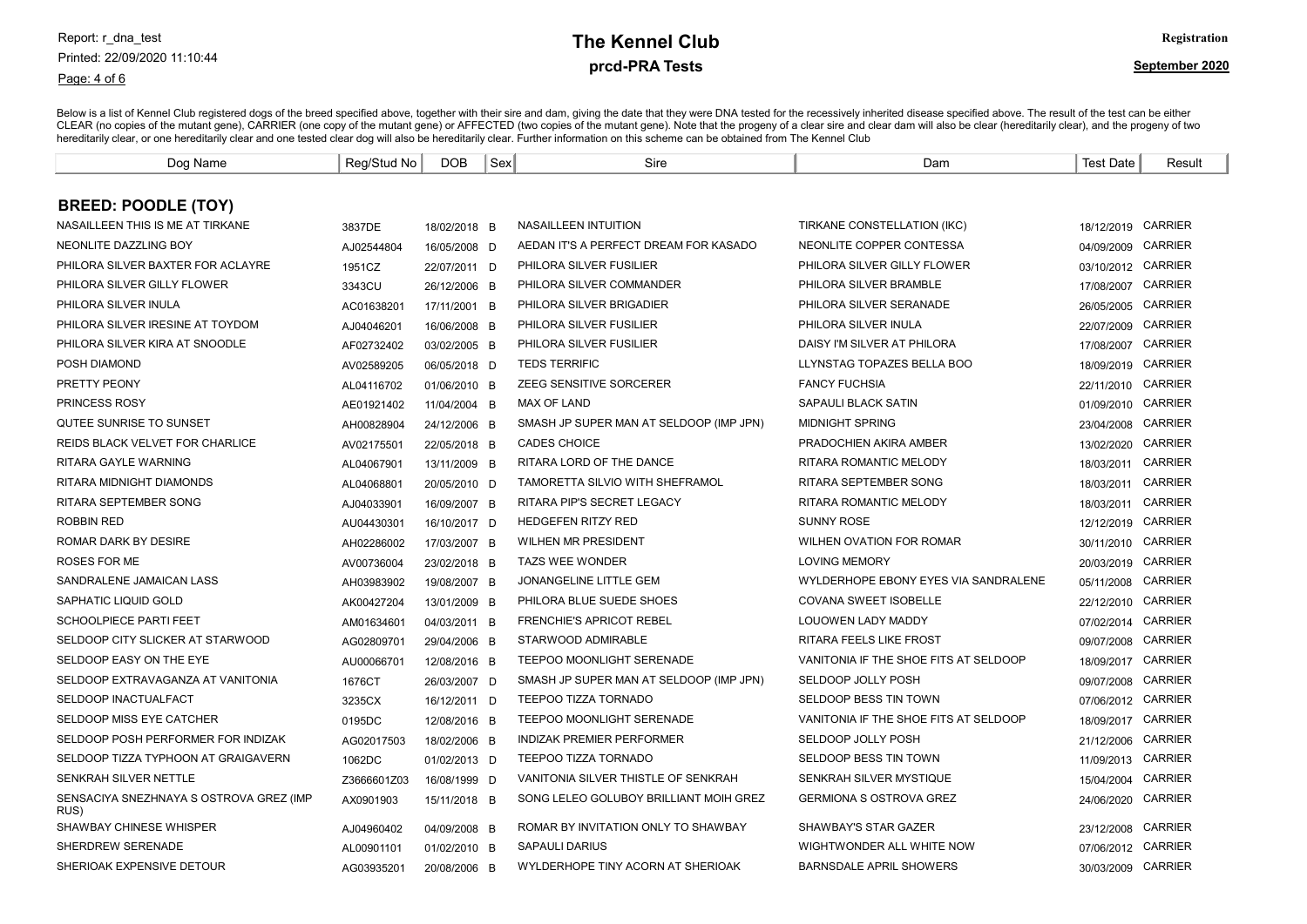Page: 5 of 6

# prcd-PRA Tests **The Kennel Club** Registration

| Dog Name                                              | Reg/Stud No | <b>DOB</b>   | Sex | Sire                                                                  | Dam                              | <b>Test Date</b>   | Result         |
|-------------------------------------------------------|-------------|--------------|-----|-----------------------------------------------------------------------|----------------------------------|--------------------|----------------|
|                                                       |             |              |     |                                                                       |                                  |                    |                |
| <b>BREED: POODLE (TOY)</b>                            |             |              |     |                                                                       |                                  |                    |                |
| SHERIOAK MYTHICAL ECHO                                | AG03935202  | 20/08/2006 B |     | WYLDERHOPE TINY ACORN AT SHERIOAK                                     | BARNSDALE APRIL SHOWERS          | 13/03/2009         | <b>CARRIER</b> |
| SHERRYGOLD IT'S MIDNIGHT AT AMBERIFFIC                | 1564CR      | 20/12/2004 B |     | TUTTLEBEES OW'S THAT                                                  | SHERRYGOLD SHE'S THE ONE         | 27/06/2005         | <b>CARRIER</b> |
| SHERRYGOLD SHE'S THE ONE                              | AB04233303  | 14/09/2001 B |     | KATHAYNE QUESTION TIME AT VALETTA                                     | SHERRYGOLD PRINCESS LILY         | 12/06/2003         | <b>CARRIER</b> |
| SHERRYGOLD STARE IF YOU DARE                          | AD04491102  | 18/09/2003 B |     | AEDAN NEVER SO NICE                                                   | SHERRYGOLD SHE'S THE ONE         | 27/06/2005 CARRIER |                |
| SHERRYGOLD TALK OF THE DEVIL                          | 1564CV      | 04/09/2008 D |     | SANDUST SOUTHERN COMFORT (ATCAJ00514SWE) SHERRYGOLD DEVIL WOMAN       |                                  | 17/09/2010 CARRIER |                |
| SHERRYGOLD VOODOO KISSES                              | AF05129302  | 08/07/2005 B |     | AEDAN NEVER SO NICE                                                   | SHERRYGOLD SHE'S THE ONE         | 27/02/2007         | <b>CARRIER</b> |
| SHERRYGOLD WITCHES MAGIC                              | 3545CR      | 16/10/2004 B |     | TUTTLEBEES THE SURVIVOR                                               | SHERRYGOLD PRINCESS LILY         | 30/04/2007         | <b>CARRIER</b> |
| SHERRYGOLD WITCHES MOCHA                              | AH03502801  | 20/03/2007 B |     | TUTTLEBEES THE SURVIVOR                                               | SHERRYGOLD PRINCESS LILY         | 05/02/2010         | <b>CARRIER</b> |
| SHERRYGOLD WITCHES TOUCH                              | AF02441301  | 31/12/2004 D |     | TUTTLEBEES THE SURVIVOR                                               | TUTTLEBEES WITCHES OPERA         | 27/06/2006         | <b>CARRIER</b> |
| SHERRYGOLD YOU LOOKIN' AT ME                          | AD04491101  | 18/09/2003 B |     | AEDAN NEVER SO NICE                                                   | SHERRYGOLD SHE'S THE ONE         | 27/06/2006         | <b>CARRIER</b> |
| SILVER DANCE TOY OF MIRROR HOME AT ROMAR<br>(IMP NLD) | AC0901405   | 28/06/2000 B |     | STERLING SILVER TOY OF MIRROR HOME                                    | SHARBELLE FANCY NANCY            | 23/01/2007         | <b>CARRIER</b> |
| SOLNES IM IN FIRE AT KIMALIA (IMP DNK)                | AP0901564   | 10/03/2011 B |     | <b>SOLNES I'M BURNING</b>                                             | BOPPIN BOX OLE OPRY              | 03/10/2012 CARRIER |                |
| SOPHIE SUNSHINE AT MATUSCHEKS                         | AV03251803  | 22/07/2018 B |     | STORM CATCHER AT MATUSCHEKS                                           | BELLAROSSO CECILIA BLOOM         | 04/03/2019         | <b>CARRIER</b> |
| STARWOOD MISTRESS MAUDE                               | 4257CN      | 02/01/2003 B |     | <b>GRAYCO HOOLI JULIO</b>                                             | STARWOOD EFFICACIOUS             | 09/07/2008         | <b>CARRIER</b> |
| STREETLY CAUSE FOR APPLAUSE AT VADMAR                 | AK01488203  | 01/04/2009 B |     | ROMAR COOL RYDER                                                      | QUTEE SUNRISE TO SUNSET          | 17/09/2010         | <b>CARRIER</b> |
| STREETLY NAUGHTY BY NATURE                            | AK00121702  | 06/09/2008 B |     | SCHPINDEL' ITS NO MYSTERY I'M ROMAR (IMP NOR) QUTEE SUNRISE TO SUNSET |                                  | 16/04/2009         | <b>CARRIER</b> |
| STREETLY'S CARBON COPY                                | AK00121701  | 06/09/2008 B |     | SCHPINDEL' ITS NO MYSTERY I'M ROMAR (IMP NOR) QUTEE SUNRISE TO SUNSET |                                  | 16/04/2009 CARRIER |                |
| TAMORETTA GYPSY ROSA BY MALIBU                        | 3221CS      | 12/03/2006 B |     | BALLADE QUEEN K.JP ROSE CONCERTO (IMP JPN)                            | TAMORETTA SONGBIRD (RE-IMPORT)   | 03/11/2008         | <b>CARRIER</b> |
| <b>TANGLEBROOK BLACK TOKI</b>                         | AJ02308702  | 24/04/2008 D |     | AMBERIFFIC NO PROMISES                                                | <b>TANGLEBROOK HULA DANCER</b>   | 04/12/2008         | <b>CARRIER</b> |
| <b>TANGLEBROOK EASTER THYME</b>                       | AK01849101  | 13/04/2009 B |     | <b>TANGLEBROOK SAY HOVIS</b>                                          | MARY'S SAPPHIRE OVER TANGLEBROOK | 05/08/2009         | <b>CARRIER</b> |
| TANGLEBROOK HULA DANCER                               | AG02379403  | 30/05/2006 B |     | FLAIRBECK GINGER NUT AT NOVADENE                                      | MARY'S SAPPHIRE OVER TANGLEBROOK | 29/04/2008 CARRIER |                |
| THE BOSS OF MONTE CRISTO (IKC)                        | AH0900417   | 02/11/2004 D |     | THE COUNT OF MONTE CRISTO                                             | ROSSVOY EMMI NEM                 | 01/11/2010         | <b>CARRIER</b> |
| TIFINY VELVET WHITE                                   | AF03361901  | 19/09/2004 B |     | SUDEO MR SOLO WITH SPENREI                                            | AMAZING WHITE SNOW TIME          | 24/09/2007         | <b>CARRIER</b> |
| <b>TIRKANE ANGEL EYES</b>                             | 1649CR      | 22/11/2004 B |     | TUTTLEBEES DAWN PATROL AT LYNJEL                                      | <b>TIRKANE ANGELS KISS</b>       | 15/04/2005         | CARRIER        |
| TIRKANE ANGELS KISS                                   | 2992CN      | 20/08/2002 B |     | TIRKANE DEVIL'S DISCIPLE                                              | TIRKANE NICE N' SPICY            | 05/08/2003 CARRIER |                |
| <b>TIRKANE BURNING DESIRE</b>                         | 2871CU      | 09/05/2008 B |     | TIRKANE THE MAVERICK                                                  | BURNING AMBITION OF TIRKANE      | 14/01/2009         | <b>CARRIER</b> |
| TIRKANE CONSTELLATION (IKC)                           | 4137DB      | 15/10/2015 B |     | NASAILLEEN TABLOID TALK                                               | TIRKANE LA VIE EN ROSE (IKC)     | 21/03/2016         | <b>CARRIER</b> |
| TIRKANE DEVIL'S DISCIPLE                              | X0282303X01 | 30/12/1996 D |     | TIRKANE THE WITCH DOCTOR                                              | TIRKANE SCARLET AFFAIR           | 12/06/2003 CARRIER |                |
| TIRKANE DIAMOND AFFAIR                                | AB00591403  | 20/01/2001 B |     | <b>TIRKANE MINNIBUG</b>                                               | <b>TIRKANE DIAMOND LIL</b>       | 01/06/2005 CARRIER |                |
| TIRKANE HUGO BOSS (IKC)                               | 2344CX      | 26/02/2011 D |     | TIRKANE ALL ABOUT ALFIE (RE-IMPORT)                                   | <b>TIRKANE NINA SIMONE</b>       | 31/10/2011 CARRIER |                |
| TIRKANE JUST AS AMBITIOUS                             | 3225CR      | 04/02/2006 D |     | <b>TIRKANE MASTERMIND</b>                                             | BURNING AMBITION OF TIRKANE      | 12/05/2006         | <b>CARRIER</b> |
| TIRKANE MAN ABOUT TOWN                                | AJ00005802  | 24/10/2007 D |     | TIRKANE ALL ABOUT ALFIE (RE-IMPORT)                                   | BURNING AMBITION OF TIRKANE      | 22/01/2008         | <b>CARRIER</b> |
| <b>TIRKANE MASQUERADE</b>                             | 3137CM      | 23/06/2000 B |     | KATHAYNE QUESTION TIME AT VALETTA                                     | <b>TIRKANE SHE DEVIL</b>         | 13/08/2003 CARRIER |                |